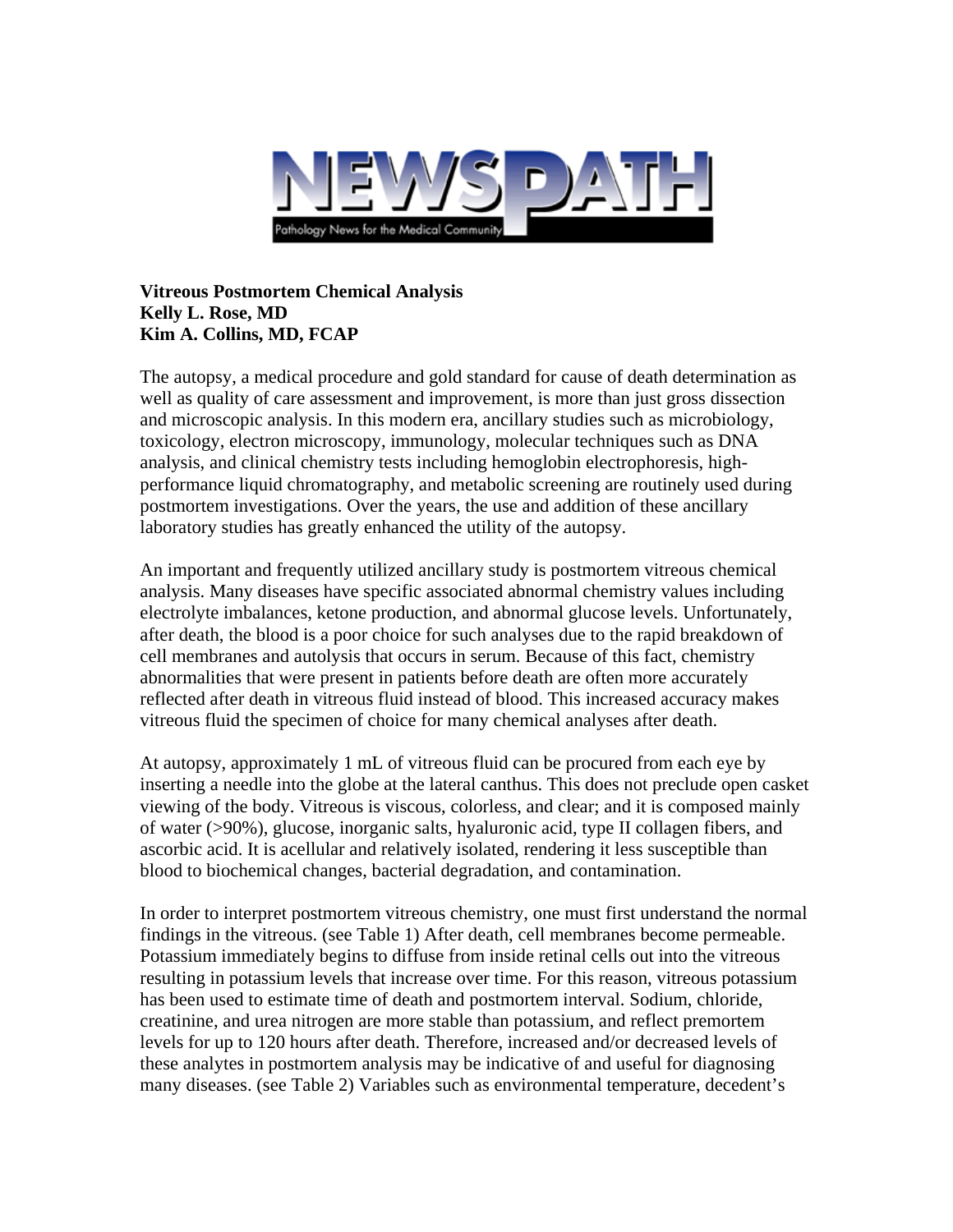age, and postmortem interval can affect the components of the vitreous and must be taken into consideration.

The vitreous can also be analyzed for glucose, ketones, alcohols, and certain drugs. A glucose level of <200 mg/dL is considered normal. Because glucose levels decline rapidly after death, a postmortem vitreous glucose level of >200 mg/dL is diagnostic of diabetes. Ketones may be detected in cases of diabetic ketoacidosis (DKA), malnutrition/starvation, alcoholic ketoacidosis, and isopropanol ingestion. Certain laboratories report ketones as a category whereas others will differentiate beta hydroxybutyrate, acetoacetate, and acetone. Beta hydroxybutyrate is the major ketone produced in DKA and alcoholic ketoacidosis. Acetone is the major ketone produced in cases of malnutrition/starvation and isopropanol ingestion. However, it must be remembered that even when isopropanol is not ingested, low levels may be present due to conversion of acetone to isopropanol in one of these ketogenic states. Ethanol can be detected in the vitreous fluid approximately two hours after ingestion; vitreous ethanol levels lag behind blood levels by approximately two hours. After death, ethanol may be produced through the decomposition process resulting in an elevated blood ethanol level up to 100 mg/dL. However, ethanol is not generated to an appreciable level in the vitreous compartment because it is a relatively isolated site in the body. It is difficult to extrapolate backwards and attempt to determine the amount of alcohol ingested or the timeframe, and such calculations are discouraged. Other drugs, such as cocaine, morphine, heroin, and tricyclic antidepressants may also be detected in the vitreous. The significance of their levels varies and can be compared to previously documented toxicology data.

| <b>Normal</b> | <b>Na</b>           |                                                                   |                    |              | VUN <sup>*</sup>   Glucose   Ketoacids   $R$ -OH <sup>*</sup> |       |
|---------------|---------------------|-------------------------------------------------------------------|--------------------|--------------|---------------------------------------------------------------|-------|
|               |                     | $mmol/L \mid mmol/L \mid mmol/L \mid mg/dL \mid mg/dL \mid mg/dL$ |                    |              | $+$ or $-$                                                    | mg/dL |
| Vitreous      | $135-150$   105-135 | $\leq$ 15                                                         | $0.6 - 1.3$   8-20 | $<$ 200 $\,$ | Neg                                                           | Neg   |

| Table 1. Normal Values of Postmortem Vitreous Chemical Analysis |  |  |  |  |  |  |  |
|-----------------------------------------------------------------|--|--|--|--|--|--|--|
|-----------------------------------------------------------------|--|--|--|--|--|--|--|

\* VUN = vitreous urea nitrogen, R-OH = alcohol

| Table 2. Postmortem Vitreous Chemical Analysis in Some Common Diseases |
|------------------------------------------------------------------------|
|------------------------------------------------------------------------|

| <b>Condition</b> | <b>Na</b> | Cl     | K      | Cr    | <b>VUN</b> | <b>Glucose</b> | <b>Ketoacids</b> | $R-OH$ |
|------------------|-----------|--------|--------|-------|------------|----------------|------------------|--------|
|                  | mmol/L    | mmol/L | mmol/L | mg/dL | mg/dL      | mg/dL          | $+$ or $-$       | mg/dL  |
| Hypernatremic    | >155      | >135   |        |       | >40        |                |                  |        |
| dehydration      |           |        |        |       |            |                |                  |        |
| Isonatremic      |           |        |        |       |            |                |                  |        |
| dehydration      |           |        |        |       |            |                |                  |        |
| Hyponatremic     | <135      | < 105  |        | May   |            |                |                  |        |
| dehydration      |           |        |        | be    |            |                |                  |        |
| Renal failure    |           |        |        |       |            |                |                  |        |
|                  |           |        |        |       |            |                |                  |        |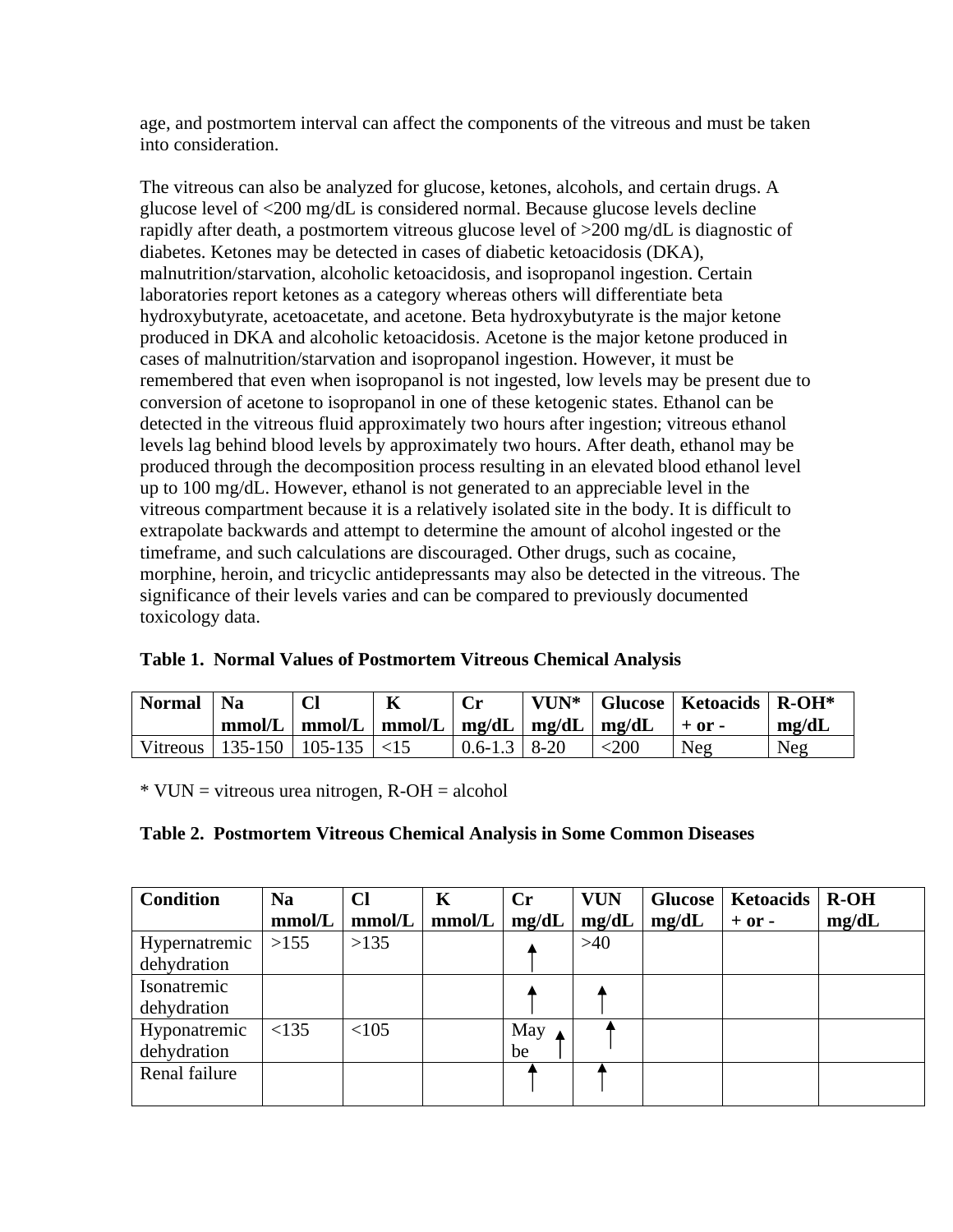| Azotemia,       |        |      |       |             | >150        |         |     |                 |
|-----------------|--------|------|-------|-------------|-------------|---------|-----|-----------------|
| uremia          |        |      |       |             |             |         |     |                 |
| Low salt        | <135   | <105 | <15   |             |             |         |     |                 |
| pattern         |        |      |       |             |             |         |     |                 |
| Decomposition   | < 130  | <105 | $>20$ |             |             |         |     | $\! + \!\!\!\!$ |
| Vomiting        |        | <105 |       |             |             |         |     |                 |
| <b>Diabetes</b> |        |      |       |             |             | $>200$  |     |                 |
| Diabetic        |        |      |       |             |             | $>200$  | $+$ |                 |
| ketoacidosis    |        |      |       |             |             |         |     |                 |
| Nonketotic      | May be |      |       | May         | May         | $>200$  |     |                 |
| hyperosmolar    |        |      |       | $be\bar{z}$ | $be\bar{b}$ |         |     |                 |
| coma            |        |      |       |             |             |         |     |                 |
| Water           | <135   | <105 | <15   |             |             |         |     |                 |
| intoxication    |        |      |       |             |             |         |     |                 |
| Malnutrition/   |        |      |       |             |             |         | $+$ |                 |
| Starvation      |        |      |       |             |             |         |     |                 |
| Ethanol         |        |      |       |             |             |         |     | $^{+}$          |
| ingestion       |        |      |       |             |             |         |     |                 |
| Acute ethanol   | <135   | <105 | <15   |             |             |         |     | >350            |
| toxicity binge  |        |      |       |             |             |         |     | mg/dL           |
| Isopropanol     |        |      |       |             |             |         | $+$ | Isopropanol     |
| ingestion       |        |      |       |             |             |         |     |                 |
| Alcoholic       |        |      |       |             |             | $<$ 200 | $+$ |                 |
| ketoacidosis    |        |      |       |             |             |         |     |                 |